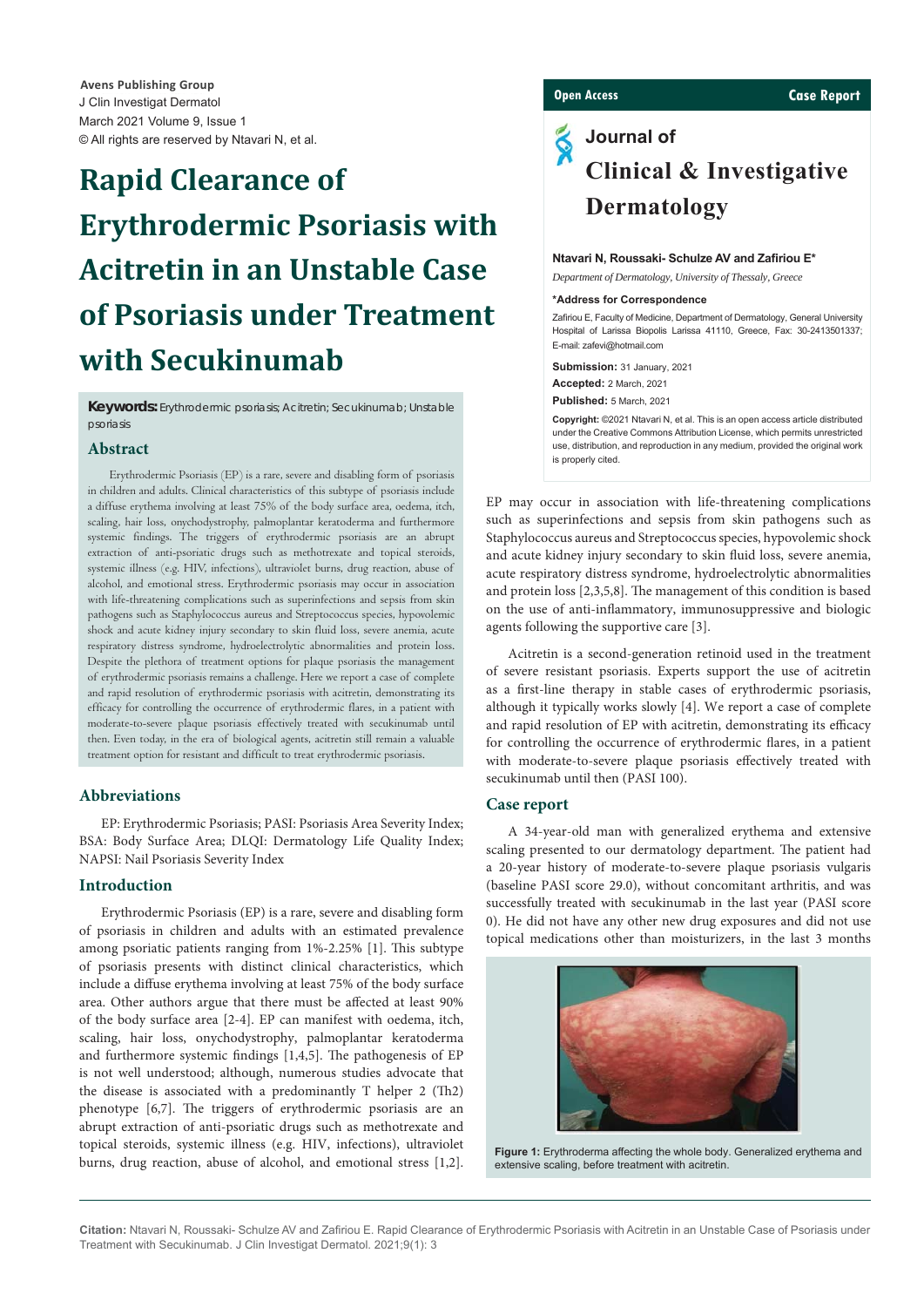Citation: Ntavari N, Roussaki- Schulze AV and Zafiriou E. Rapid Clearance of Erythrodermic Psoriasis with Acitretin in an Unstable Case of Psoriasis under Treatment with Secukinumab. J Clin Investigat Dermatol. 2021;9(1): 3

#### ISSN: 2373-1044



Figure 2: Erythroderma affecting the whole body. Generalized erythema and extensive scaling, before treatment with acitretin.



**Figure 3:** Extensive erythema and psoriatic nail disorders (onycholysis) on the fingernails.

before and during the episode. Upon evaluation, he was tachycardic and febrile (38 ºC). On physical examination, the involved Body Surface Area (BSA) was approximately 90% with a Psoriasis Area and Severity Index (PASI) score of 40.7 accompanied by psoriatic nail disorders especially onycholysis on his finger and toenails (NAPSI score 30.0) (Figure 1-3). Mucosal involvement and Nikolsky sign were absent. This condition had an important impact on his quality of life (DLQI score was 20.0). Cardiovascular, respiratory, neurological, lymphatic and musculoskeletal investigations were normal. Our clinical differential diagnosis included drug-induced erythroderma, erythrodermic psoriasis and cutaneous T-cell lymphoma; less likely was any other cause of erythroderma. Τhere was no evidence of atopic dermatitis from the history and clinical examination. Laboratory evaluation was significant for leukocytosis (12,850/µL) with neutrophilia (9,690/μL), elevated C-reactive protein (8.3 mg/dL) and erythrocyte sedimentation rate (25 mm/h). Eosinophils (1.4%), serum calcium (6.9 mg/dL) and total serum IgE levels (15 UI/ml) were normal. Urine culture revealed a clear finding of urinary tract infection with Pseudomonas aeruginosa. The initial management of our patient's conditions included a discontinuation of secukinumab, fluid resuscitation and antibiotic treatment for the urinary tract infection. Punch biopsy demonstrated acanthosis, mild spongiosis and hyperkeratosis. Perivascular infiltrates in the derma consisted of lymphocytes, macrophages and fibroblasts. Clinical, laboratory, and histological findings were suggestive of the diagnosis erythrodermic psoriasis. Administration of systematic treatment with acitretin 25 mg per day was decided. At 2 weeks, a clinical improvement was

observed. Erythema, scaling and itching showed an excellent and rapid response, significantly reducing the mean PASI score from baseline to 16.1. Within 5 weeks of acitretin therapy, complete clearance of all the skin was achieved (Figure 4 and 5), with a PASI score of 0 (PASI 100). In addition, an important amelioration on his impact quality of life (DLQI score: 2.0) was notable. Nail dystrophy and onycholysis delayed recovery and fully recovered 12 weeks after the start of acitretin (Figure 6). The patient remains clear of psoriasis lesions with ongoing acitretin therapy after 16 weeks, with a tapering of acitretin while transitioning to the precedent biologic agent.

#### **Discussion**

 Erythrodermic psoriasis is a dermatologic emergency, may be associated with serious morbidity and mortality [1,9]. Unfortunately, the management of EP is difficult due to limited available data leading to the choice of appropriate treatment. The initial approach to the management of EP should include fluid, nutritional and electrolyte replacement; impaired thermoregulation; keep the skin moisture with wet dressings, oatmeal baths, emollients and low-potency topical steroids; treatment of secondary infections [10]. It is important to mention that the decision about the optimal treatment regimen is difficult and should be dictated by complete evaluation of the severity of disease and each individual patient's underlying comorbidities.

According to a consensus guideline of the National Psoriasis Foundation Medical Board, regarding the appropriate management of EP, conventional systemic therapies, such as cyclosporine, methotrexate, and acitretin, were used as first-line therapy in unstable cases (cyclosporine) and in more stable cases (methotrexate/



**Figure 4:** Clearance of erythrodermic psoriasis 5 weeks after onset of treatment with acitretin 25 mg/d.



**Figure 5:** Clearance of erythrodermic psoriasis 5 weeks after onset of treatment with acitretin 25 mg/d.